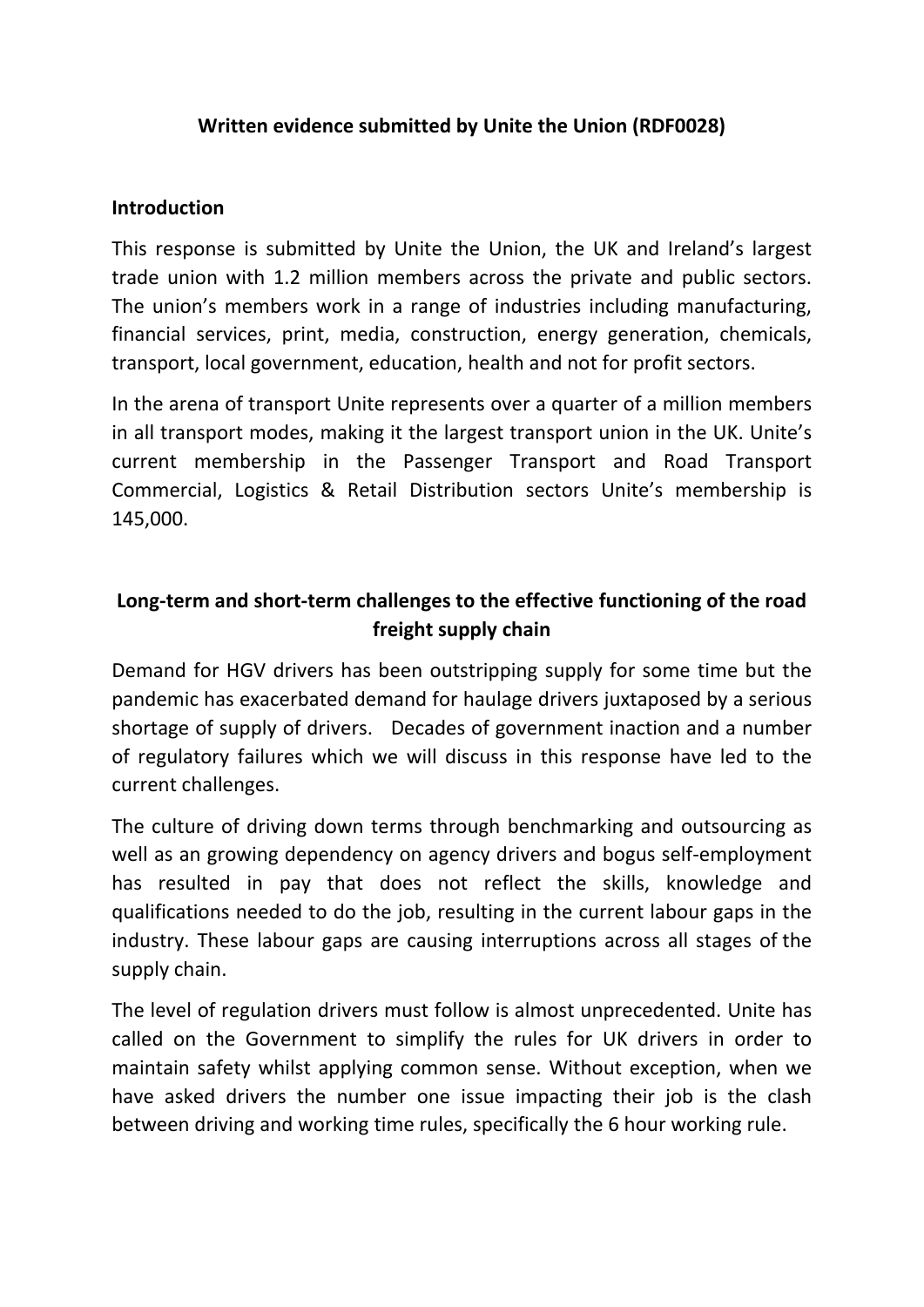The Driver and Vehicle Standards Agency (DVSA) is a cornerstone of the road transport industry and plays a vital role in ensuring safety standards are maintained on UK roads. However Unite has seen a reduction in funding of DVSA with the obvious result being an increase in the number of employers who are prepared to push the boundaries of the law. The DVSA must be properly staffed, funded and equipped to enforce transport laws and regulations and for suitably robust sanctions to be applied to those operators who choose not to meet these standards.

# **The potential effects of the Government's policies and regulations on the efficient operation of the supply chain, including cabotage rules and drivers' hours;**

### **Cabotage rules**

Unite has observed the impact of cabotage rules and subsequent relaxation of these in the car delivery sector, Unite witnessed how this created an opportunity for low cost foreign operators to exploit a busy time in the industry which led to undercutting and race to the bottom and exploitative practices across the industry.

Unite noted and reported that during this time restrictions for car transporters were not being monitored and recorded sufficiently resulting in under supervised inexperienced drivers entering the UK with no monitoring from the authorities.

Cabotage changes continue to undermine UK haulage companies and are impacting UK HGV drivers and also foreign drivers, many of whom are being exposed to exploitative practices<sup>1</sup>

The free-for-all of the cabotage market within road haulage, which allows for non-UK registered hauliers from continental Europe to run empty for longer, should be replaced with a planned and intermodal freight strategy based on environmental and economic efficiency.

### **Drivers' hours**

Recent temporary extension of driving hours in the sector which the Government relied on to tackle the driver shortage is having a cumulative effect on driver fatigue. Increased hours are continuing throughout the autumn and winter months where we have longer periods of darkness and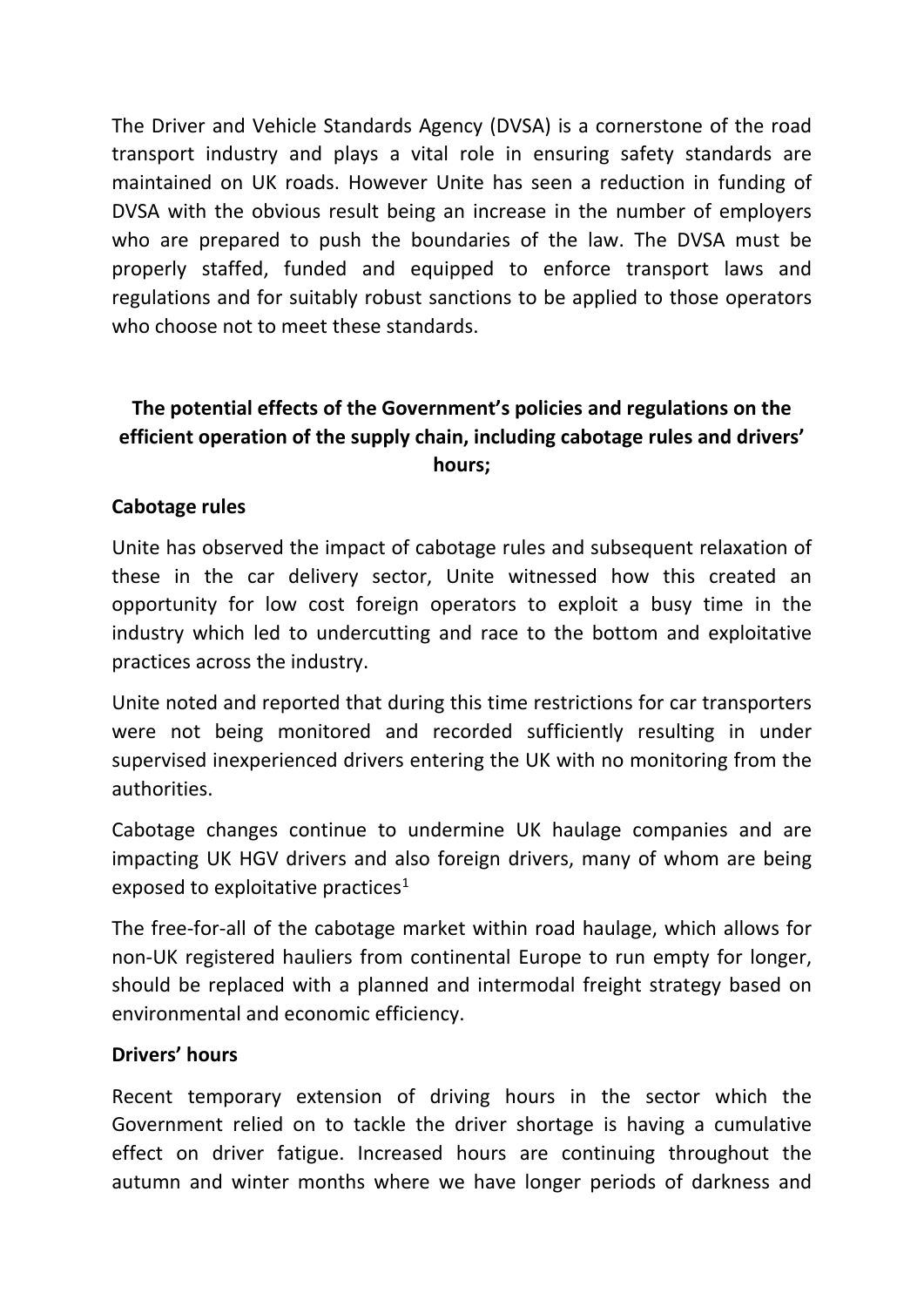poorer weather. According to RoSPA driving in periods of darkness is particularly dangerous when combined with poor weather and road conditions<sup>2</sup> and Unite is concerned these contributory factors coupled with the relaxation of essential driving hours regulations for haulage drivers will cause an increase in road accidents involving HGV drivers.

The current Government trend of extending and relaxing regulations in the sector will have a negative impact on working conditions and safety standards. These are band aid solutions rather than long term or indeed long term solutions.

## **The effectiveness of Government policy in supporting recruitment, retention and a diverse workforce in the road haulage industry;**

The lack of government policy on recruitment or retention has facilitated the current labour shortage in the sector. Unite welcome the recent Government pledge of financial support to those entering the industry as an attempt to remedy the driver shortage crisis, but there must be fundamental change for those already working in the industry in order to retain new entrants as well drivers who have given years to this industry whilst working in extremely difficult conditions.

The road haulage industry has a predominantly white, male and middle aged workforce. Neither employers nor the Government have taken significant steps to address the lack of diversity in the sector. Unite is calling on the Government to commission a detailed research project to look at recruitment of underrepresented groups in the road haulage industry. Additionally the Government must also commission an inquiry into why drivers are leaving the sectors in such high numbers. With the skills broadly comparable between bus drivers and HGV drivers, comprehensive work must be done to investigate why there are significantly more women and BAEM bus drivers than HGV drivers. Unite for diverse groups but better for all workers in road transport.

### **The potential effects of the Government's policies and regulations on road safety;**

### **Relaxation of driving regulations**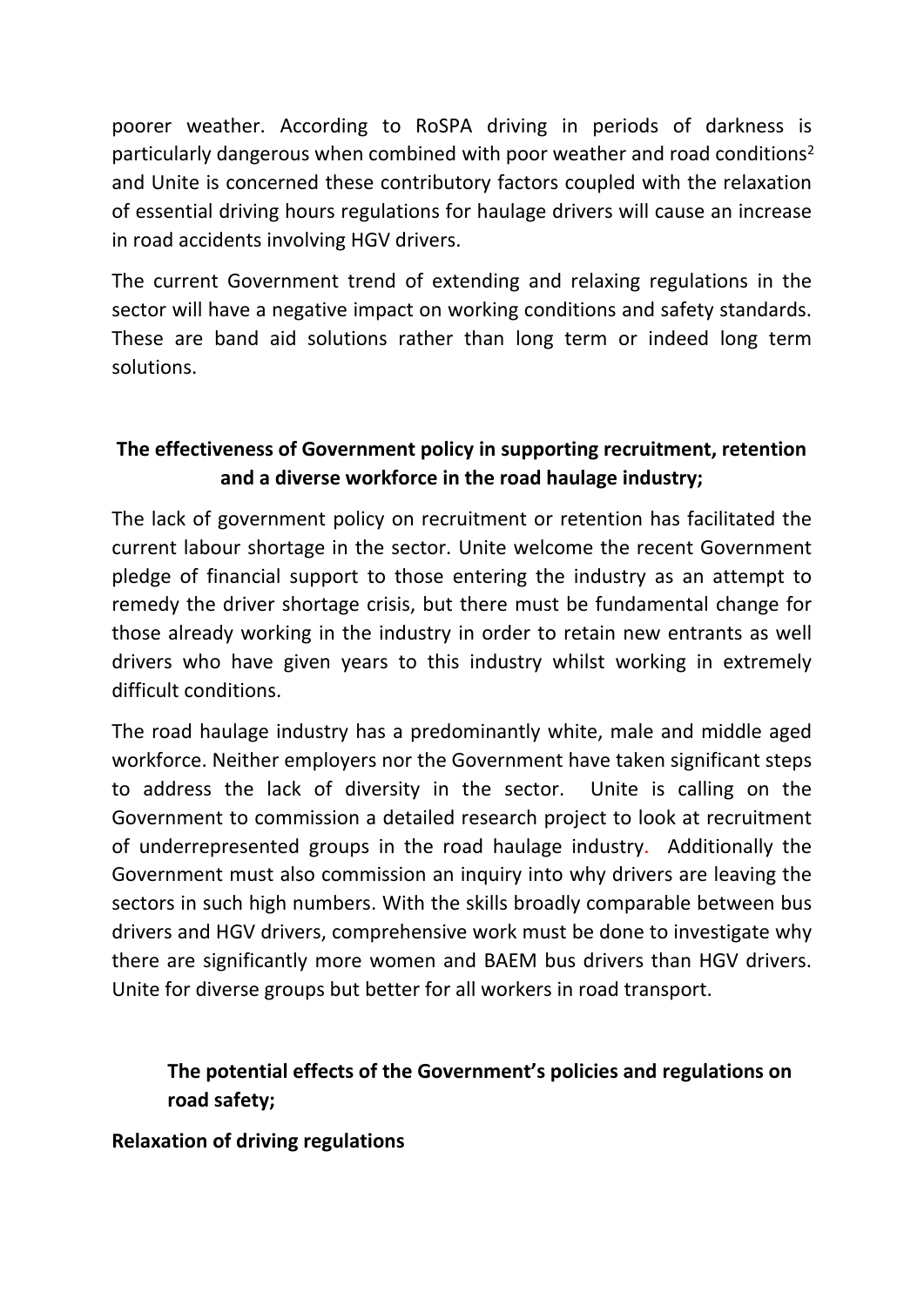As discussed above (see section on drivers' hours), the constant relaxation of HGV driving rules will inevitably have an impact on road safety, especially as the Government has failed to carry out an impact assessment of any of the relaxations.

### **Working Time Directive**

Regulations on working time have been so far diluted that it has become strikingly easy for employers in the sector to reduce break periods which has contributed to rising fatigue levels for HGV drivers which pose a significant threat to road safety and health and safety of drivers and all road users. Loopholes in the Working Time Directive, in respect of periods of availability, have promoted a 'long hours' culture in the sector which our members in the road haulage sector have told Unite is a significant reason why many are leaving the sector. A 2019 Unite survey of lorry drivers revealed 74% of respondents identifying long hours had had an impact on their physical health; 50% stated long hours had impacted on their mental health and 81% said they felt regularly fatigued at work.

As part of the Road Transport Working Time Directive, periods of availability (POAs) were introduced. Whilst Unite recognises there may be legitimate reasons for drivers booking POAs, we are aware of many companies instructing drivers to book excessive POAs to extend the working day. This practice only serves to continue the long hours culture in the industry which puts our members and other road users at risk by increasing fatigue.

### **Infrastructure, including roads, ports and airports, with a particular focus on capacity, resilience and interoperability;**

### **Infrastructure**

Within the *Global Competitive Index* produced by *World Economic Forum,* the UK ranks 23 for quality of road infrastructure<sup>3</sup>. Additionally a CBI survey found that 68% of businesses are not confident that road infrastructure will improve in the coming years<sup>4</sup>.

The privatisation of our road network including commercialisation of the Highways Agency which has now been rebadged as Highways England as a so called "go-co" Government owned, contractor operated company, makes no economic or environmental sense. It places a key part of our infrastructure in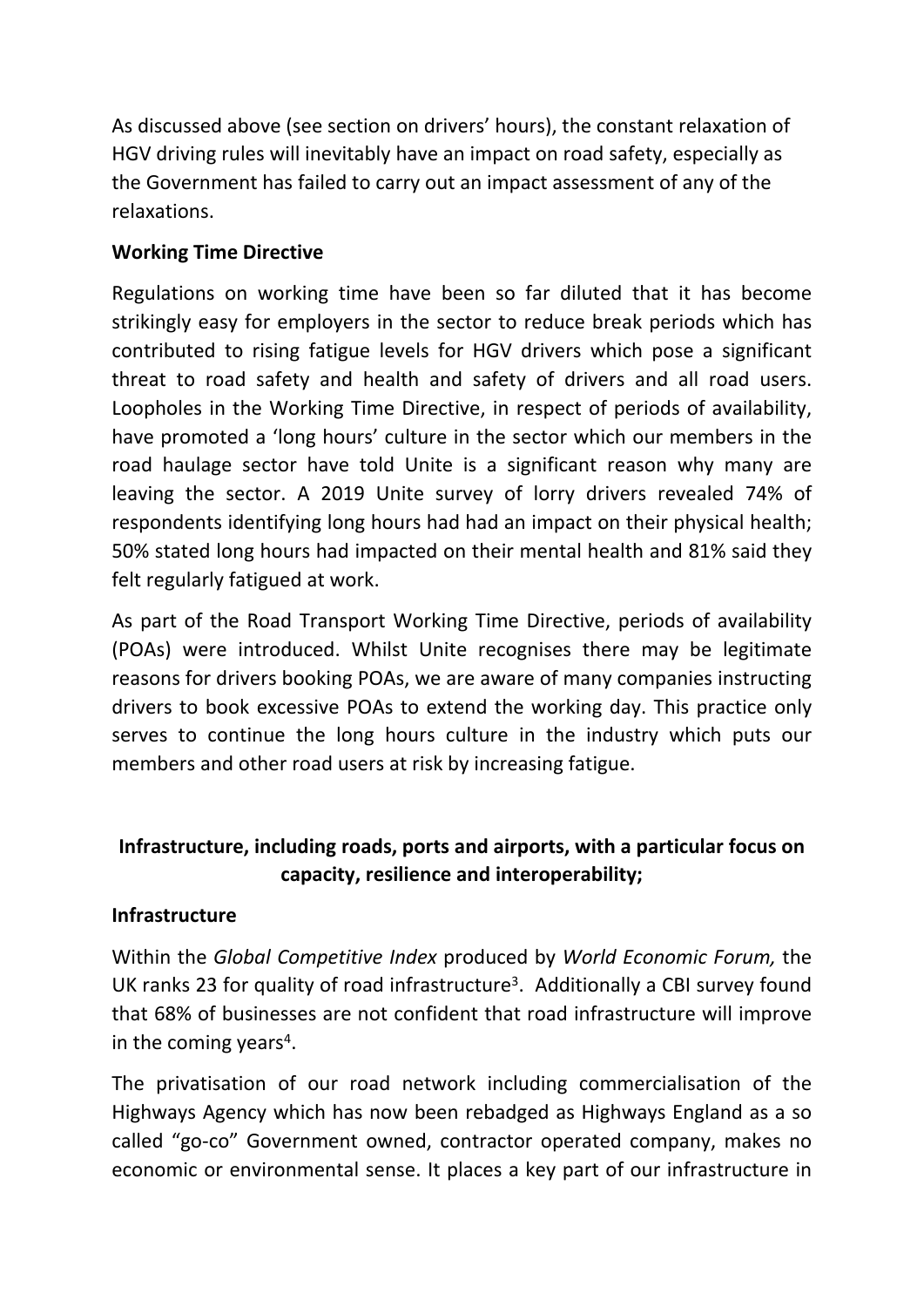the hands of companies seeking profits. Road pricing cannot operate in isolation from an integrated transport policy, including an understanding of the role of the road transport industry as part of a wider integrated transport policy including cycling and walking.

In its first year of operation the HGV levy raised a total £192.5 million in revenue, with £46.5 million from foreign-registered vehicles and £146 million from UK-registered vehicles. Revenue raised by the HGV levy is paid into the Consolidated Fund. It is not specifically ring fenced for transport infrastructure. Unite believes the Government should ring fence HGV levy revenue in order to create a safe and sustainable transport infrastructure which improves, repairs and expands our roads and to provide much needed new parking and rest facilities for drivers and increased infrastructure for the charging of electric vehicles to improve air quality through reducing harmful nitrogen emissions

We need long-term planning in road and transport infrastructure, which will produce a modern integrated and sustainable transport system for all – a strategy that recognises the importance of transport to society, the economy and the environment, as well as the key role played by transport workers.

### **Unite is calling for a transport strategy that includes:**

- A commitment to investment;
- A fundamental shift away from further privatisation and deregulation;
- Decent employment standards, equality and protection from violence for transport workers;
- A sustainable transport system and a 'just transition' for all transport workers.

### **Facilities**

There remains a chronic shortage of adequate resting facilities for HGV drivers across the UK which forces drivers to park and rest in unsuitable locations. The Government has so far failed to deliver on its May 2018 commitments to increase lorry parking spaces. In order to comply with driving and rest rules HGV drivers need somewhere to park. Local councils have the responsibility to fund lorry parking facilities but lack the funding to do so. Resultantly local councils have restricted locations where drivers can park, forcing HGV drivers to park up in unsafe areas with poor toilet and resting facilities. Unite has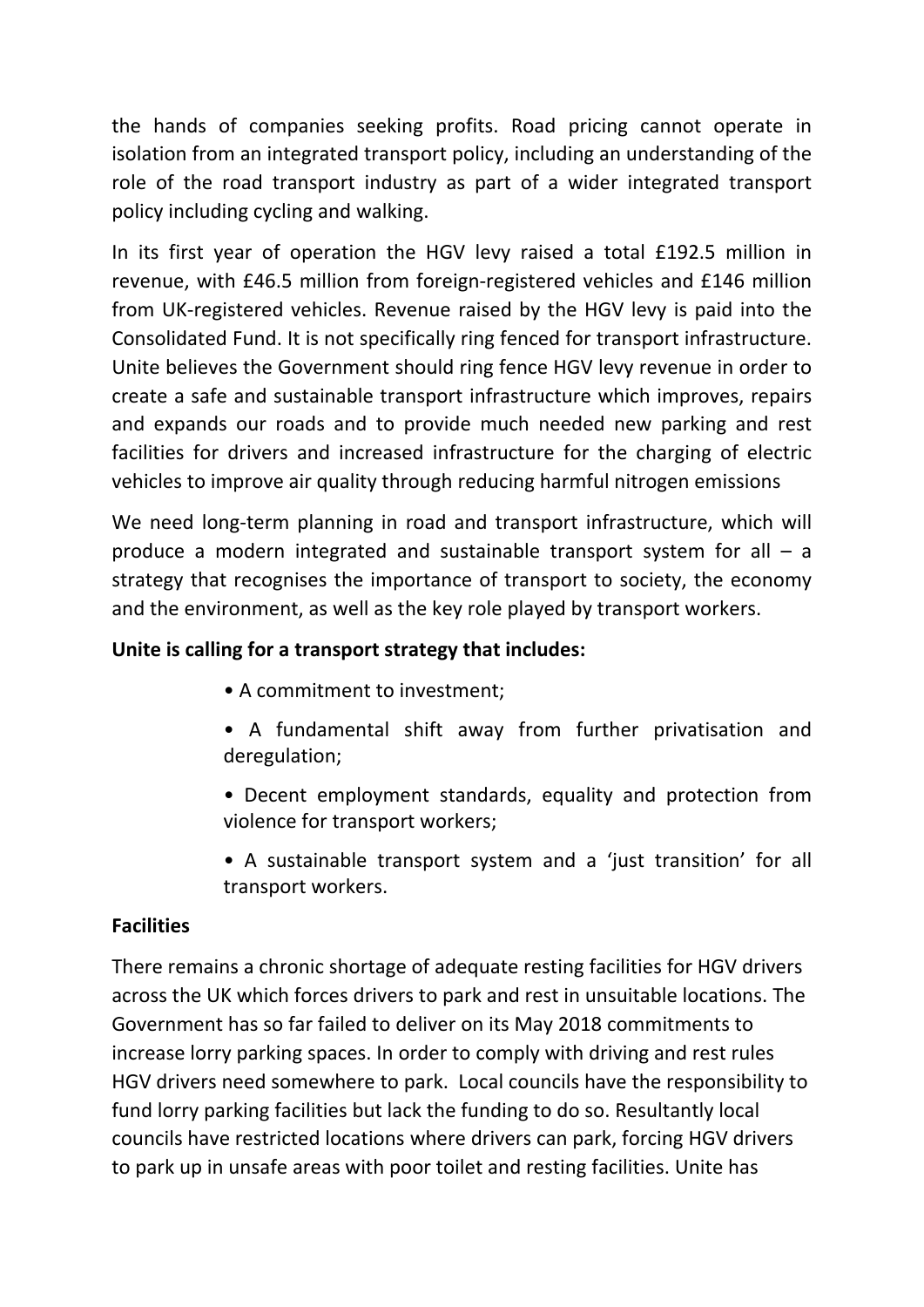found evidence of a correlation between the lack of available toilet and resting facilities for HGV drivers and fatigue. A 2018 Unite survey of lorry drivers revealed over 60% of HGV drivers feeling more tired after sleeping in their vehicles at the side of the road, in a layby or in a service station car park<sup>5</sup>.

Unite is calling for minimum standards for facilities for professional drivers to be developed in consultation with trade unions who represent HGV drivers, employers and providers. Unite believes that minimum standards and the development of an inspectorate that includes facilities provided by private providers and those provided by operators/employers will improve standards across the country. Unite does not believe that public funds should simply be given to existing private companies to improve their facilities. These private companies, many of whom have made significant profits, have failed to provide appropriate facilities, and should not continue to receive public subsidies. We further believe that much stronger sanctions must be applied to companies that refuse drivers access to on site facilities.

### **The effect of border procedures on road freight;**

In 2018 the Government spent tens of millions of pounds on Operation Brock on the M20. The 2019 Operation Brock rehearsal exposed the lack of consultation with drivers and the local community which resulted in an unrealistic and unrepresentative operation with only 89 out of 150 lorries attended the rehearsal. Resultantly, a year later in Christmas 2020, the pandemic exposed the weaknesses in capacity and infrastructure on the M20 in Kent when France closed its border following a Covid spike in the UK, leaving 5,000 lorry drivers to spend Christmas sleeping in their cabs<sup>6</sup>. Time and again Government decisions and lack thereof in respect to infrastructure, road planning and capacity are having catastrophic consequences for lorry drivers and the supply chain, and it is small wonder so many drivers have left the industry.

In previous discussions with the DfT as well as Unite submissions to DfT consultations, Unite has raised concerns over the lack of drivers' voices involved in any parts of border planning ahead of the end of the Brexit transition period. Unite requested involvement with the Kent Resilience Forum to offer our support in looking for solutions to the practical problems faced by HGV drivers in the area, yet time and again the DfT have made decisions without including the views of workers and worker representatives. Where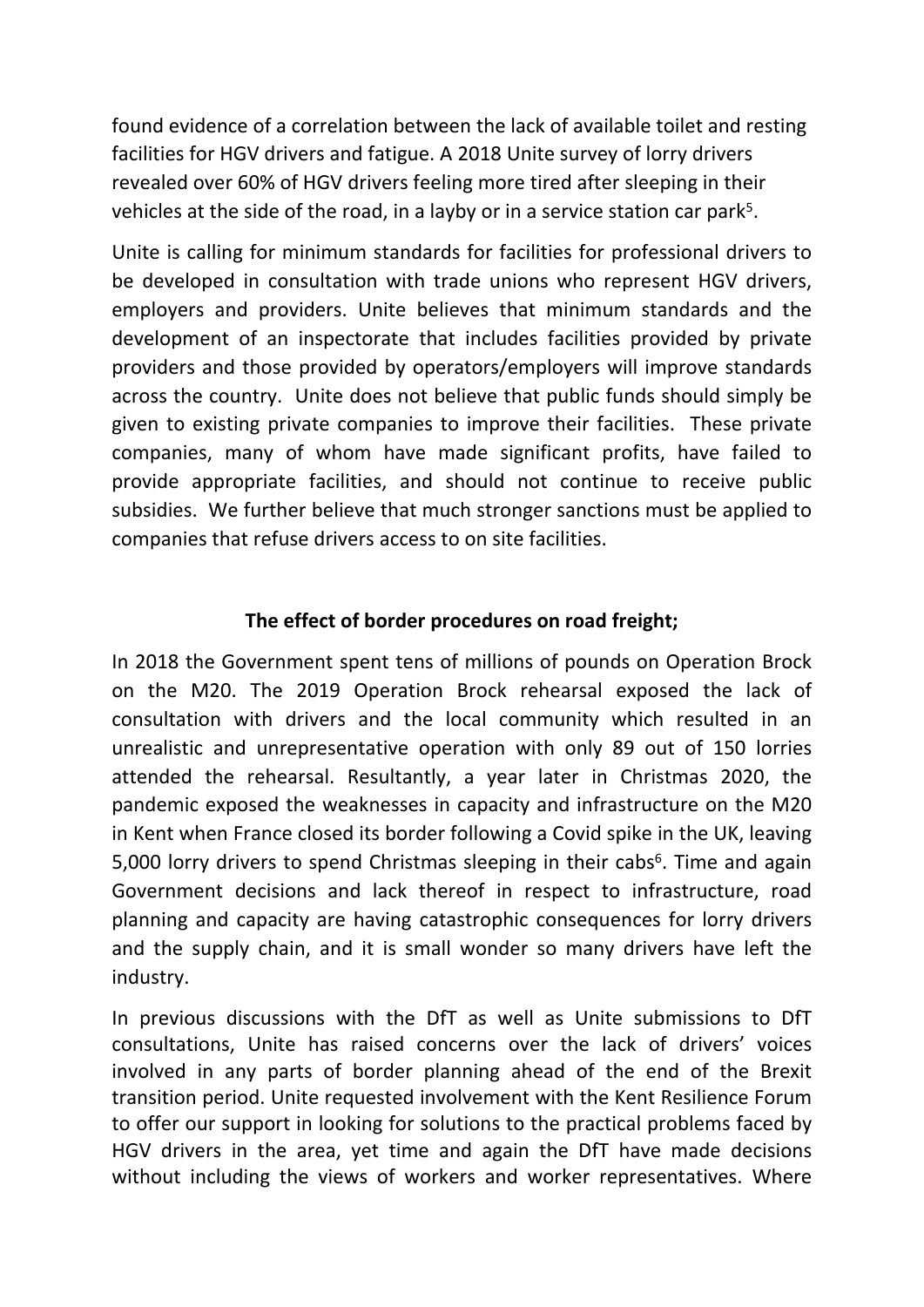Unite have been invited to participate in forums, these have been to address problems that have emerged years after we had raised our concerns. An example of this is the current crisis of chronic HGV driver shortages.

In January 2020, following the end of the UK's transition period, there were severe concerns about Kent being choked with lorries unable to get across the Channel. As a consequence Kent county council was given extraordinary powers, for six months, to ban lorries from parking in laybys and on roads. Drivers could only legally park at services and lorry parks which in turn became chronically overcrowded, causing extreme tensions and other problems. If lorry drivers didn't comply with the rules, they were met with heavy handed sanctions which included having their vehicles clamped and fined even though they had to take breaks to be legally compliant. Lorry drivers have to abide by strict regulations which limit how long they can drive before they must take a rest. Lorry drivers reported being faced with a 'Hobson's choice' of parking illegally or breaking the driving time regulations by driving for too long.

Unite members reported the extent of overcrowding at service stations near the Dover port which meant they regularly forced to park overnight on double yellow lines on slip roads on the entrance and exit to service stations, in coach parks and petrol garage forecourts. According to our members, overcrowding was so severe that fights had broken out between drivers as they are unable to move their vehicles which have got blocked in.

Although scenes like these must never happen again, Unite fears they will as on the UK side of the Channel many of the gateway ports, such as Felixstowe, Tilbury and Dover simply do not have the road or rail infrastructure required for the prolonged border checks and inspections.

### **Workforce skills, training and development;**

Unite welcomes the current DVSA review of Driver CPC (DCPC), Unite members attended the DCPC Review stakeholders forum in November 2021, and we have sent additional evidence to the Transport Select Committee. Many of our members in road haulage do not see the value of the current DCPC where drivers will sit through the same module repeatedly that may have no real link to their jobs. Whilst we would not support a move to an examination as part of the DCPC it is clear that the participation model is not adding value for drivers. Unite believes that each DCPC module should include an assessment to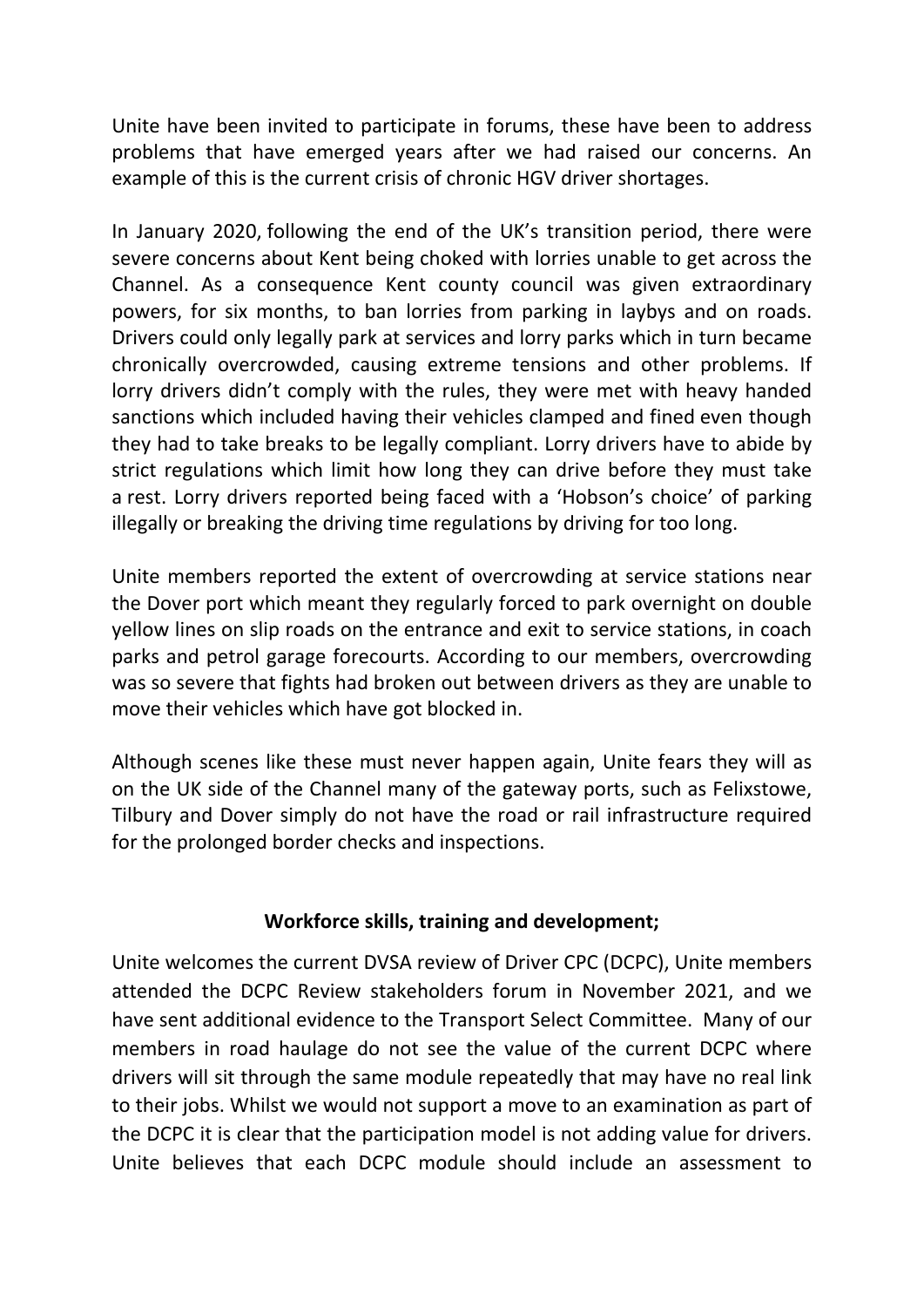confirm the participant has fully understood the module. DCPC modules should also be industry and job specific so that drivers can see that the subject matter is relevant to them.

Currently the cost of DCPC is erroneously placed on the driver. This is vocational training that is legally required to do the job. It is Unite's view that DCPC training must be paid for by employers, through government subsidy if necessary, and carried out in work time. As part of the existing DCPC regime professional drivers are required to undertake five days of training every five years in order to demonstrate that they are fully competent to drive their vehicles. Currently it is the responsibility of the driver to keep their CPC up to date, which can be prohibitively expensive, with drivers reporting that it costs them up to £4,500 to undertake the training. Unite also believes that CPC training must be undertaken during work time and that the employer must pay for the training and pay the worker while the training is undertaken.

Unite appreciate the increase in funding for the LGV Cat C+E Apprenticeship but it has taken two years to gain approval for this apprenticeship and gain a realistic funding level.

### **Decarbonising road freight;**

Decarbonising road freight is a huge and expensive job. Unite is concerned that this cost should not be mitigated by drivers in the industry or used to cut pay and impact working conditions.

The Department for Transport 'Road to Zero' strategy has failed to provide for a just transition which protects and sustains employment. Unite echoes the concerns raised by IndustriAll Europe, the Society of Motor Manufacturers and Traders (SMMT) and the European Automobile Manufacturers' Association (ACEA) that emission reduction targets are unachievable without a serious transition strategy. Unite's transport strategy supports technology which minimises the polluting effects of transport and endorses cleaner fuels and electric vehicles, without detriment to workers.

Manufacturers for the road haulage industry have been road testing 'platooning' whereby multiple HGVs travel in convoy, controlled by the lead vehicle. In 2016 the first European cross-border experiment in platooning saw six semi-autonomous trucks drive from Germany to the Dutch port of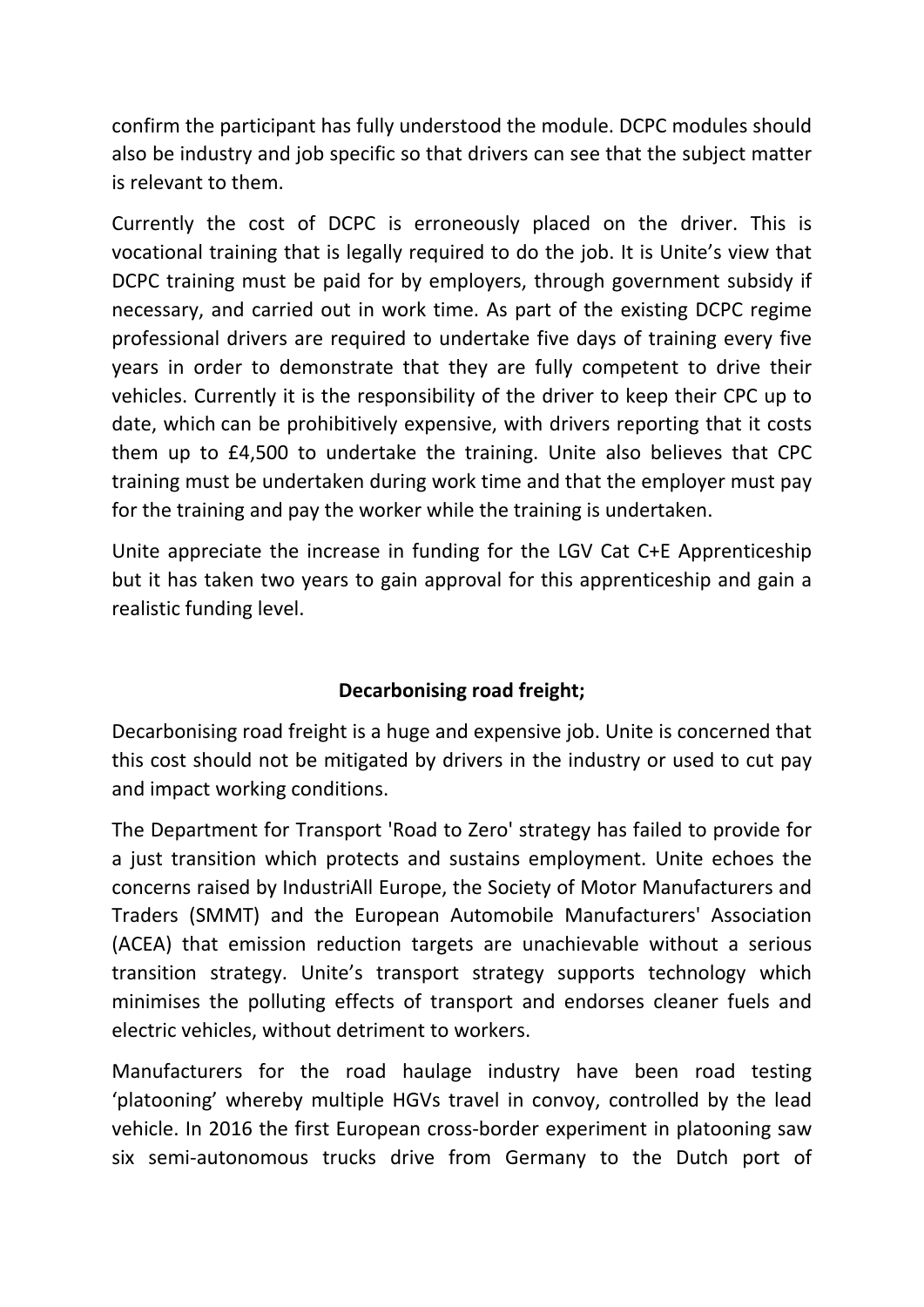Rotterdam. In 2017 the UK government announced £8.1 million for platooning trials on UK motorways. The trial was to be carried out in 3 phases, with the first focusing on the potential for platooning on the UK's major roads, following by track testing and road trails in 2018. Unite members in road haulage have direct experience of this and are negotiating with employers on these developments

The rush to market for AVs, is happening faster than government policy and law makers can act. Unite is clear that there are significant safety implications for driverless vehicles and the union calls on the UK government to work with trade unions, and the automotive and transport industries, to craft a strong regulatory regime to oversee the eventual use of autonomous vehicles on public roads.

In July 2021 the Government announced plans to deliver a zero emission freight and logistics sector. These included:

- o Consulting on the phase out dates for the sale of all new non-zero emission HGVs
- o Plans to demonstrate zero emission HGV technology on UK roads
- o Stimulate demand for zero emission trucks through financial and non-financial incentives
- o Support efficiency improvements and emission reductions in the existing fleet
- o Support and encourage modal shift of freight from road to more sustainable alternatives, such as rail, cargo bike and inland waterways
- o Progress measures to transform 'last mile' deliveries

To date Unite has not been informed or indeed invited to discussions around these proposals. We are particularly interested in what the modal shift from road freight to 'sustainable alternatives such as rail, cargo and bike' will mean for workers in the road haulage industry and what also the measures to transform 'last mile' deliveries.

It is Unite's view that fuel efficiency in road haulage is being used to bully lorry drivers with constant monitoring every second of the day on MPG, this is placing additional stress on the working lives of lorry drivers.